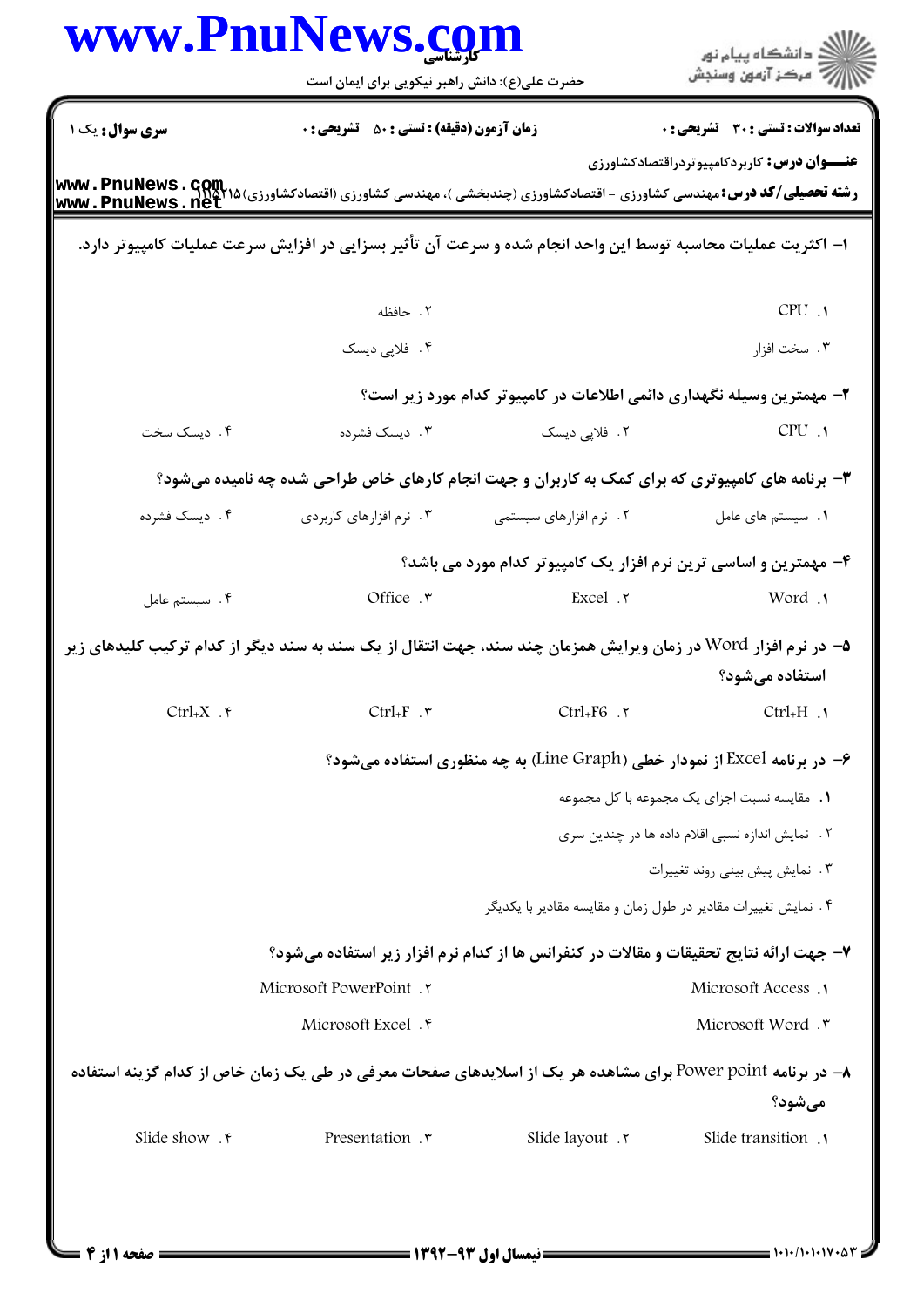|                               | www.PnuNews.com<br>حضرت علی(ع): دانش راهبر نیکویی برای ایمان است                                                                                           |                     | الار دانشگاه پيام نور<br>الارا مرکز آزمون وسنجش                             |
|-------------------------------|------------------------------------------------------------------------------------------------------------------------------------------------------------|---------------------|-----------------------------------------------------------------------------|
| <b>سری سوال : ۱ یک</b>        | <b>زمان آزمون (دقیقه) : تستی : 50 ٪ تشریحی : 0</b>                                                                                                         |                     | <b>تعداد سوالات : تستی : 30 ٪ تشریحی : 0</b>                                |
|                               | <b>رشته تحصیلی/کد درس:</b> مهندسی کشاورزی - اقتصادکشاورزی (چندبخشی )، مهندسی کشاورزی (اقتصادکشاورزی) <b>۱۵ Avwv . PnuNews . Gom</b><br>www . PnuNews . net |                     | <b>عنـــوان درس:</b> کاربردکامپیوتردراقتصادکشاورزی                          |
|                               |                                                                                                                                                            |                     | ۹- فرمت فایل های پایگاه داده ای Access به چه صورت می باشد؟                  |
| mdb $.\,^{\circ}$             | $jpg \cdot r$                                                                                                                                              | doc.r               | $Xls$ .                                                                     |
|                               | ∙ا– در Access کدام نما همه اطلاعات یا قسمتی از اطلاعات ً را در یک رکورد نشان میدهد؟                                                                        |                     |                                                                             |
| Table . r                     | Design .r                                                                                                                                                  | <b>Database</b> . T | rorm .                                                                      |
|                               | ا1− در زمان ایجاد یک جدول در نرم افزار Access تعریف هر فیلد نیازمند تعیین چه عواملی است؟                                                                   |                     |                                                                             |
|                               | ۰۲ تعیین نوع داده های فیلد                                                                                                                                 |                     | ٠١. نام گذاري فيلد                                                          |
|                               | ۴ . Access کلیه موارد را به طور خودکار تعیین میکند.                                                                                                        |                     | ۰۳ نامگذاری فیلد و تعیین نوع دادههای فیلد                                   |
|                               |                                                                                                                                                            |                     | ۱۲- در کدام مقیاس اندازه گیری تمامی عملگرهای ریاضی تعریف شده می باشند؟      |
| ۰۴ مقیاس رتبه ای              | ۰۳ مقیاس فاصله ای                                                                                                                                          | ۰۲ مقیاس نسبی       | ٠١. مقياس اسمى                                                              |
|                               |                                                                                                                                                            |                     | ۱۳- متغیرهایی که به صورت ذاتی و صوری قابل مشاهده باشند را چه می نامند؟      |
| ۰۴ اسمی                       | ۰۳ فاصله ای                                                                                                                                                | ۲. کمی              | ۰۱ گسسته                                                                    |
|                               | ۱۴- در نرم افزار Spss برای تعیین متغیرهای رشته ای که در آنها حروف بهکار میرود از کدام گزینه در منوی Variable type                                          |                     | استفاده میشود؟                                                              |
| String . F                    | Comma .r                                                                                                                                                   | Dot . ٢             | Numeric .                                                                   |
|                               | 1۵– در نرم افزار آماری SPSS، جهت ورود داده هائی که به شکل نماد علمی نشان داده می شوند، از کدام نوع متغیر استفاده                                           |                     |                                                                             |
|                               |                                                                                                                                                            |                     | ميشود؟                                                                      |
|                               | ۲. متغیرهای Scientific notation                                                                                                                            |                     | ۱. متغیرهای Numeric                                                         |
|                               | ۰۴ متغیرهای String                                                                                                                                         |                     | ۰۳ متغیرهای Comma                                                           |
|                               | ۱۶- در فایل های بزرگ نرم افزار SPSS برای رفتن به سطر دلخواه از کدام فرمان استفاده میشود؟                                                                   |                     |                                                                             |
| Split file $.$ $\mathfrak{f}$ | Go to case $.7$                                                                                                                                            | Transpose . ٢       | Sort cases .                                                                |
|                               |                                                                                                                                                            |                     | 17- در نرم افزار SPSS دستور Merge File از منوی Data چه عملی انجام را میدهد؟ |
|                               | ٢. مرتب كردن داده هاى فايل                                                                                                                                 |                     | 1. ایجاد فایل دادهای جدید                                                   |
|                               | ۴. حذف فایل دادهای                                                                                                                                         |                     | ۰۳ ادغام کردن فایل های دادهای                                               |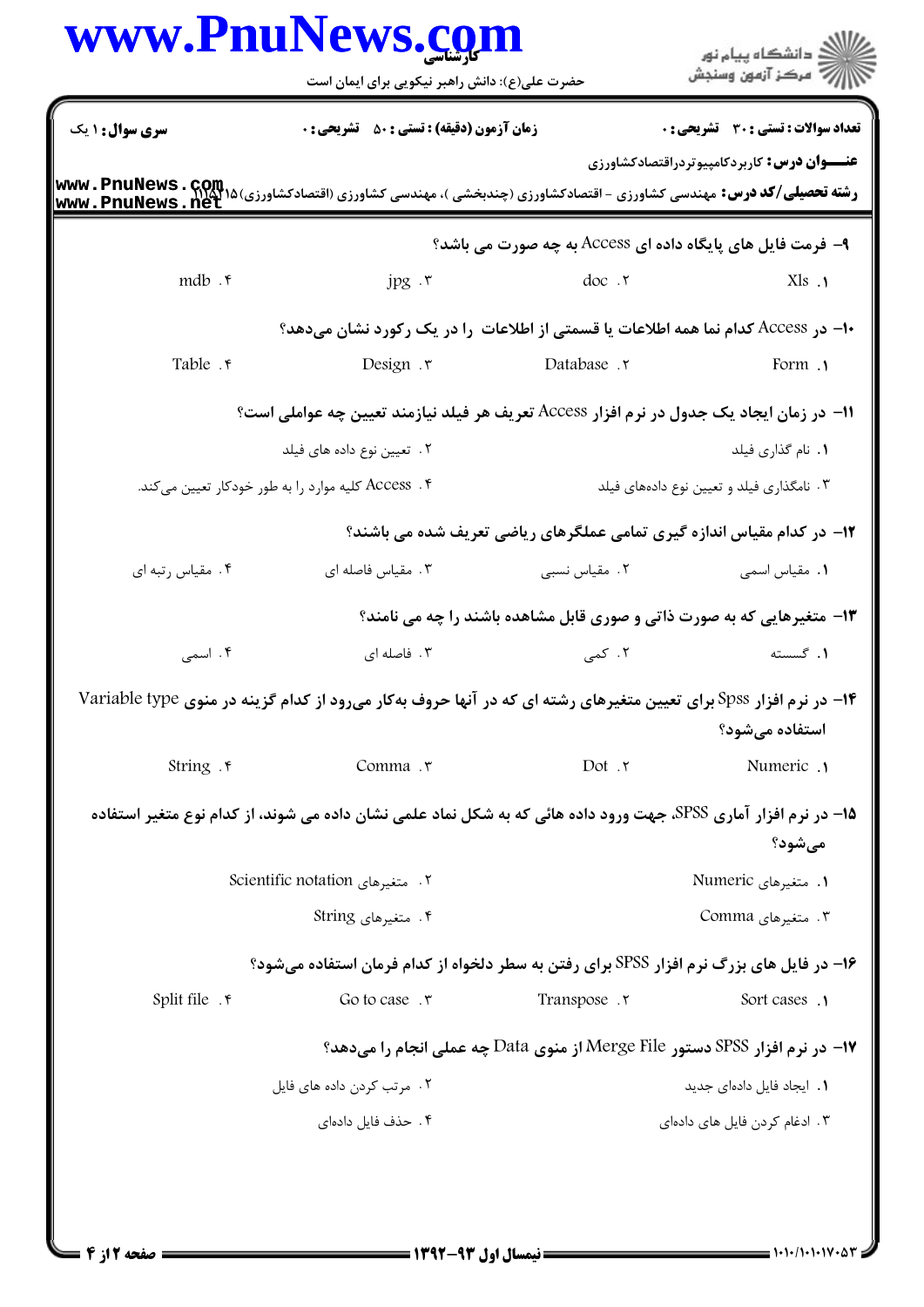|                             | www.PnuNews.co<br>حضرت علی(ع): دانش راهبر نیکویی برای ایمان است                                                                                                                                                                             |                                                                                      | دانشگاه پیام نور<br>مركز آزمون وسنجش               |
|-----------------------------|---------------------------------------------------------------------------------------------------------------------------------------------------------------------------------------------------------------------------------------------|--------------------------------------------------------------------------------------|----------------------------------------------------|
| <b>سری سوال : ۱ یک</b>      | <b>زمان آزمون (دقیقه) : تستی : 50 ٪ تشریحی : 0</b>                                                                                                                                                                                          |                                                                                      | تعداد سوالات : تستي : 30 - تشريحي : 0              |
| www.PnuNews.net             | <b>رشته تحصیلی/کد درس:</b> مهندسی کشاورزی - اقتصادکشاورزی (چندبخشی )، مهندسی کشاورزی (اقتصادکشاورزی) ۱۵ M <b>ww . PnuNews</b><br>مسیح الله می است به این است است کشاورزی از با استفاد کشاورزی (چندبخشی )، مهندسی کشاورزی (اقتصادکشار) استفا |                                                                                      | <b>عنـــوان درس:</b> کاربردکامپیوتردراقتصادکشاورزی |
|                             | ۱۸− اگر بخواهیم در محیط SPSS پردازش فقط بر اساس مقادیر خاصی از متغیرهای گروه بندی شده مانند جنسیت، گروه های                                                                                                                                 | خونی و غیره صورت گیرد از کدام گزینه استفاده میشود؟                                   |                                                    |
| Insert File . ۴             | Go to File $.7$                                                                                                                                                                                                                             | Sort File . ٢                                                                        | Split File .                                       |
|                             | 1۹- اگر بخواهیم با استفاده از متغیرهای موجود در محیط SPSS، متغیر جدیدی تولید کنیم از کدام دستور استفاده میشود؟                                                                                                                              |                                                                                      |                                                    |
| Compute . F                 | Rank . ٣                                                                                                                                                                                                                                    | Count .Y                                                                             | Recode .                                           |
|                             | <b>+۲-</b> در نرم افزار Spss در کدامیک از روش های زیر مشاهدات گمشده با میانگین سری دادهها جایگزین میشوند؟                                                                                                                                   |                                                                                      |                                                    |
|                             | Series mean .Y                                                                                                                                                                                                                              |                                                                                      | Mean of nearby points .                            |
|                             | Median of nearby points . $\mathfrak k$                                                                                                                                                                                                     |                                                                                      | Linear trend and point $\cdot$ $\cdot$             |
|                             |                                                                                                                                                                                                                                             | <b>۲۱</b> - برای رسم نمودار میله ای در SPSS از کدام گزینه استفاده می شود؟            |                                                    |
| Stem and leaf . r           | Box plot $\cdot$ $\mathsf{r}$                                                                                                                                                                                                               | Pie chart . ٢                                                                        | <b>Bar</b> chart .                                 |
|                             |                                                                                                                                                                                                                                             | <b>۲۲</b> - برای رسم جدول فراوانی در نرم افزار SPSS از کدام گزینه زیر استفاده میشود؟ |                                                    |
| Explore $.$                 | Ratio ۲                                                                                                                                                                                                                                     | <b>Frequencies</b> .                                                                 | Reports .                                          |
|                             |                                                                                                                                                                                                                                             | <b>۲۳</b> - فرمان Crosstabs در نرم افزار SPSS چه وظیفه ای دارد؟                      |                                                    |
|                             | ٢. مقايسه ميانگين هاي دو جامعه مستقل                                                                                                                                                                                                        |                                                                                      | ٠١. ساخت جدول توافقي دو يا چند بعدي                |
| ۴. تهيه جدول آناليز واريانس |                                                                                                                                                                                                                                             |                                                                                      | ۰۳ مقایسه میانگین مشاهدات زوج شده                  |
|                             | <b>۲۴</b> - برای انجام آزمون مقایسه میانگین دو نمونه مستقل در نرم افزار SPSS از کدام فرمان استفاده میشود؟                                                                                                                                   |                                                                                      |                                                    |
|                             | Independent Samples T Test.                                                                                                                                                                                                                 |                                                                                      | One – Sample T Test .                              |
|                             | Tables . r                                                                                                                                                                                                                                  |                                                                                      | One – Way ANOVA . ٣                                |
|                             | <b>۲۵</b> – در کدام روش رگرسیونی تعریف شده در SPSS در هر مرحله متغیری که مقدار SSR آن بیشتر است، ابتدا وارد مدل                                                                                                                             |                                                                                      | مي شود؟                                            |
| Stepwise . e                | Enter . ٣                                                                                                                                                                                                                                   | Backward .٢                                                                          | Forward .                                          |
|                             |                                                                                                                                                                                                                                             | <b>۲۶- نرم افزار Eviews شکل تکامل یافته کدام نرم افزار زیر می باشد؟</b>              |                                                    |
| TSP7 . ۴                    | Microfit . ٣                                                                                                                                                                                                                                | $QSB$ . $\tau$                                                                       | SPSS .1                                            |
|                             |                                                                                                                                                                                                                                             |                                                                                      |                                                    |
|                             |                                                                                                                                                                                                                                             |                                                                                      |                                                    |
|                             |                                                                                                                                                                                                                                             |                                                                                      |                                                    |